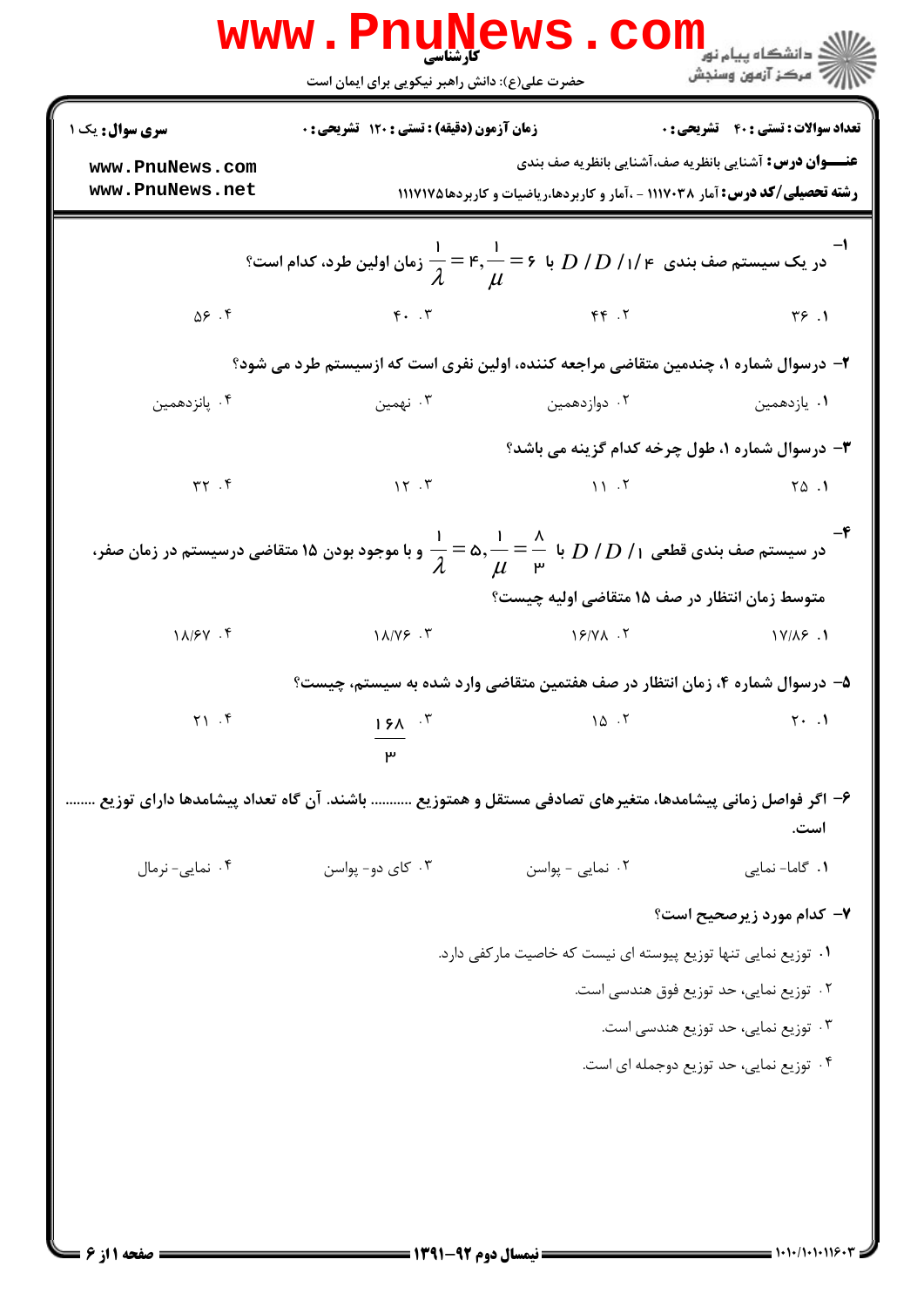|                                                              | WWW.FILUN<br>كأرشناسي<br>حضرت علی(ع): دانش راهبر نیکویی برای ایمان است                                                                                                                                                                                                                                                                              |                                                                                                                                                                                                                                                                  | ڪ دانشڪاه پيام نور<br>ر∕ = مرڪز آزمون وسنڊش                      |
|--------------------------------------------------------------|-----------------------------------------------------------------------------------------------------------------------------------------------------------------------------------------------------------------------------------------------------------------------------------------------------------------------------------------------------|------------------------------------------------------------------------------------------------------------------------------------------------------------------------------------------------------------------------------------------------------------------|------------------------------------------------------------------|
| <b>سری سوال :</b> ۱ یک<br>www.PnuNews.com<br>www.PnuNews.net | <b>زمان آزمون (دقیقه) : تستی : 120 تشریحی : 0</b>                                                                                                                                                                                                                                                                                                   | <b>عنـــوان درس:</b> آشنایی بانظریه صف،آشنایی بانظریه صف بندی<br><b>رشته تحصیلی/کد درس:</b> آمار ۱۱۱۷۰۳۸ - ،آمار و کاربردها،ریاضیات و کاربردها۱۱۷۱۷۵                                                                                                             | <b>تعداد سوالات : تستي : 40 - تشريحي : 0</b>                     |
|                                                              | ۸− روزنامه ای برای اشتراک روزنامه خود از متقاضیان نام نویسی می کند. تعدادتقاضاها، فرآیند پواسن با میانگین ۶ تقاضا در<br>روز است و متقاضیان مستقلا ّبا احتمالهای مسلم اسلام را برای یک دوره یکساله یا دوساله مشترک می شوند.<br>سامس<br>اگرکارمزد دریافتی برای اشتراک یک دوره یکساله ۸ و برای یک دوره دوساله ۹ باشد. و فرض کنیم $X_i$ به عنوان کارمزد |                                                                                                                                                                                                                                                                  |                                                                  |
|                                                              | دریافتی ازمتقاضی i ام باشد، واریانس کل کارمزد دریافتی ( $X\;$ ) تا روز هفتم نام نویسی، چقدر است؟                                                                                                                                                                                                                                                    |                                                                                                                                                                                                                                                                  |                                                                  |
| Y9Y5.                                                        | YY99.7                                                                                                                                                                                                                                                                                                                                              | 9877.7                                                                                                                                                                                                                                                           | 5191.1                                                           |
|                                                              |                                                                                                                                                                                                                                                                                                                                                     | °- درسوال شماره ۸ ، مقدار $^{ \, \prime \, \tt}$ $E$ ، $^{\tt T}$ ، چقدر است $^{\tt \tt}$                                                                                                                                                                        |                                                                  |
| 170756.5                                                     | 170799.7                                                                                                                                                                                                                                                                                                                                            | 170975.7                                                                                                                                                                                                                                                         | 150557.1                                                         |
| $\cdot/\cdot\cdot$ ۶γ.۴                                      | تعداد دسته های مراجعه کننده با میانگین نرخ ۰/۵ دسته در هر دقیقه و X تعداد افراد هر دسته باشند، احتمال آنکه تا<br>$\cdot$ /YS $\cdot$ $\cdot$ $\cdot$ $\cdot$                                                                                                                                                                                        | دقیقه چهارم جمعا ّپنج نفر به باجه مراجعه کرده باشند، چقدراست؟<br>$\cdot/\cdot\cdot\vee\circ$ .<br>یک فر آیند پواسن باشد. آنگاه $\int\mathsf{D}(F)\cdot\mathsf{N}(\mathsf{F})=E\left(N^{\mathsf{P}^*}(\mathsf{F})\mid N(\mathsf{F})\right)=\frac{1}{2}$ کدام است؟ | $\cdot$ / $\cdot$ $\vee$ $\in$ $\cdot$ $\wedge$                  |
|                                                              | $19F$ $.7$<br>$\mu$<br>۰۴ نمی توان محاسبه کرد.                                                                                                                                                                                                                                                                                                      |                                                                                                                                                                                                                                                                  | $1 - 1 - 1$<br>۳<br>$F91$ <sup><math>\cdot</math></sup><br>$\mu$ |
|                                                              | ۱۲-اگر ذراتی بر اساس فرآیند پواسن با میانگین نرخ ۴ (در دقیقه) به یک شمارشگر اصابت کنند و شمارشگر از هرسه ذره ی<br>برخورد کرده به آن، فقط یک شمارشگر را ثبت کند، احتمال آنکه درطول یک دقیقه یک ذره ثبت شود چیست؟                                                                                                                                     |                                                                                                                                                                                                                                                                  |                                                                  |
| $\cdot$ / $\uparrow$ $\uparrow$ $\uparrow$                   | .7041                                                                                                                                                                                                                                                                                                                                               | .7014                                                                                                                                                                                                                                                            | .7640.1                                                          |
|                                                              | ۱۳- درسوال شماره ۱۲ ، احتمال آن که فاصله زمانی بین ثبت ذرات، کوچکتر یا مساوی ۰/۵ دقیقه باشد، چقدر است؟                                                                                                                                                                                                                                              |                                                                                                                                                                                                                                                                  |                                                                  |
| .7744                                                        | $\cdot$ /٢٣٣.                                                                                                                                                                                                                                                                                                                                       | $\cdot$ / $\uparrow$ $\uparrow$ $\uparrow$ $\uparrow$ $\uparrow$                                                                                                                                                                                                 | .7777.1                                                          |
|                                                              |                                                                                                                                                                                                                                                                                                                                                     |                                                                                                                                                                                                                                                                  |                                                                  |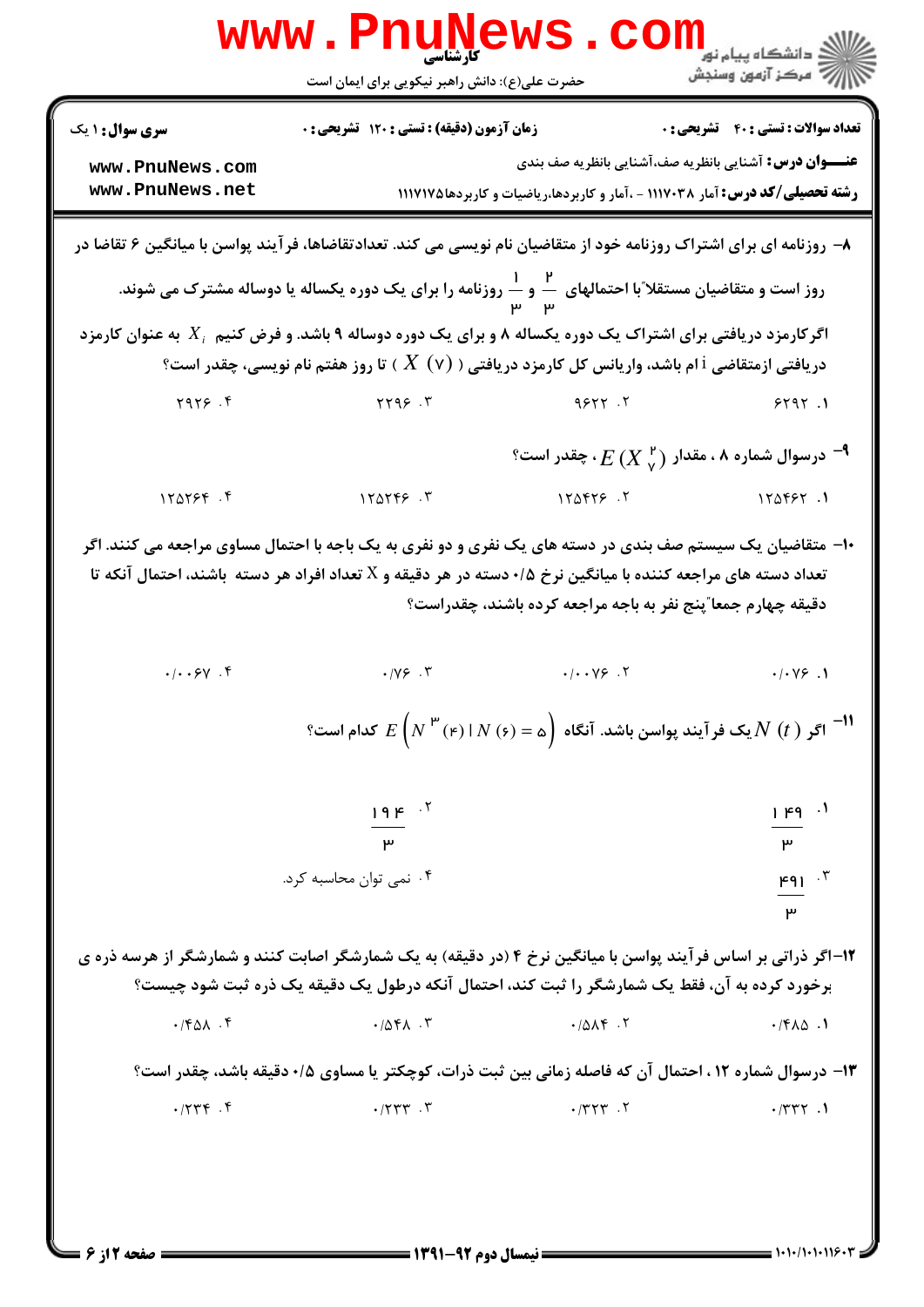|                                                                                                                              | www.PnuNews                                                                                                                                   |                                                                                                                                                      |                                                          |
|------------------------------------------------------------------------------------------------------------------------------|-----------------------------------------------------------------------------------------------------------------------------------------------|------------------------------------------------------------------------------------------------------------------------------------------------------|----------------------------------------------------------|
|                                                                                                                              | حضرت علی(ع): دانش راهبر نیکویی برای ایمان است                                                                                                 |                                                                                                                                                      |                                                          |
| <b>سری سوال :</b> ۱ یک                                                                                                       | <b>زمان آزمون (دقیقه) : تستی : 120 گشریحی : 0</b>                                                                                             |                                                                                                                                                      | <b>تعداد سوالات : تستي : 40 - تشريحي : 0</b>             |
| www.PnuNews.com<br>www.PnuNews.net                                                                                           |                                                                                                                                               | <b>عنـــوان درس:</b> آشنایی بانظریه صف،آشنایی بانظریه صف بندی<br><b>رشته تحصیلی/کد درس:</b> آمار ۱۱۱۷۰۳۸ - ،آمار و کاربردها،ریاضیات و کاربردها۱۱۷۱۷۵ |                                                          |
|                                                                                                                              | اگر ( $N_{\rm p}(t)$ و $N_{\rm p}(t)$ دو فرآیند پواسن مستقل با پارامترهای به ترتیب $\lambda$ و $\lambda_{\rm p}$ باشند، آنگاه توزیع $\lambda$ |                                                                                                                                                      | گدام است؟ $N_+(t) - N_+(t)$                              |
|                                                                                                                              | $e^{-(\lambda_1+\lambda_1)}\left(\frac{\lambda_1}{\lambda_1}\right)^{\frac{1}{\mu}}$                                                          | $e^{-(\lambda_1+\lambda_{\mathfrak{p}})t}\left(\frac{\lambda_1}{\lambda_{\mathfrak{p}}}\right)^{\frac{t^2}{\mathfrak{p}}}I_{[n]}(\mathfrak{p}t)$     |                                                          |
| $e^{-(\lambda_{1}+\lambda_{r})t} \left(\frac{\lambda_{1}}{\lambda_{r}}\right)^{r} I_{[n]}(rt\sqrt{\lambda_{1}+\lambda_{r}})$ |                                                                                                                                               | $e^{-(\lambda_{1}+\lambda_{r})t}\left(\frac{\lambda_{1}}{\lambda_{r}}\right)^{\frac{n}{r}}I_{[n]}(rt\sqrt{\lambda_{r}\lambda_{r}})$                  |                                                          |
|                                                                                                                              | ۱۵– اگر مدت زمان لازم برای سرویس دستگاهی دارای توزیع نمایی منفی با میانگین ۱۰ ساعت باشد. احتمال آنکه سرویس از                                 |                                                                                                                                                      | ۱۰ ساعت تجاوزکند، چیست؟                                  |
| .7799.                                                                                                                       | .7019.7                                                                                                                                       | $\cdot / \cdot \Delta 5$ .                                                                                                                           | $\cdot$ $/ \vee$ $\circ$ $\circ$ $\cdot$ $\cdot$ $\cdot$ |
|                                                                                                                              | در مدل صف بندی ۱/ $M$ / $M$ با $\frac{\mathsf{P}}{\mathsf{P}} = \rho$ مقدار $\rho = \mathsf{P} \mid N \geq P$ چقدر است؟ $M \neq M$            |                                                                                                                                                      |                                                          |
| $\frac{\lambda}{\sqrt{2}}$ .                                                                                                 | $\frac{x}{y}$ $\frac{y}{y}$                                                                                                                   | $\frac{16}{9}$ . T                                                                                                                                   | $\frac{16}{19}$ .                                        |
| ۲V                                                                                                                           |                                                                                                                                               |                                                                                                                                                      |                                                          |
|                                                                                                                              |                                                                                                                                               | $^{\circ}$ ۱۶ - درسوال شماره ۱۶ ، مقدار $E\left(N\left(N\ -\right)\right)\left(N\ -\right)$ چیست $^{\circ}$                                          |                                                          |
| 541.5                                                                                                                        | 949.7                                                                                                                                         | $Y \wedge Z$                                                                                                                                         | 1. ۱۶۴                                                   |
|                                                                                                                              |                                                                                                                                               | درسوال شماره ۱۶ ، مقدار $E\left( N^{\left  \frac{\mu}{r} \right.} \right)$ کدام است؟ $^{-1}$                                                         |                                                          |
| 107.9                                                                                                                        | 017.7                                                                                                                                         | $\Delta Y$ $\cdot$ $\cdot$                                                                                                                           | 150.1                                                    |
|                                                                                                                              |                                                                                                                                               |                                                                                                                                                      |                                                          |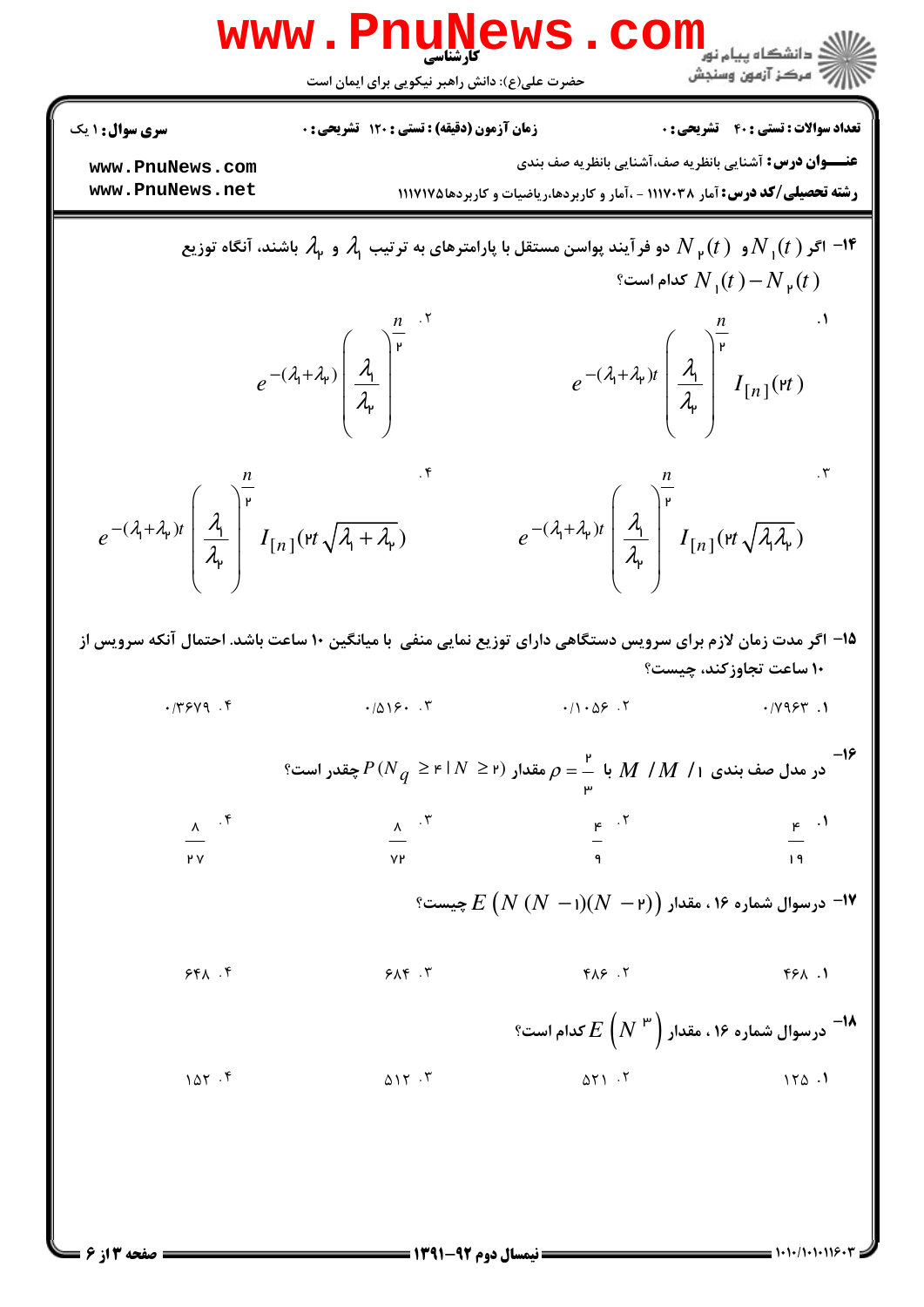$= 1.1.11.1118$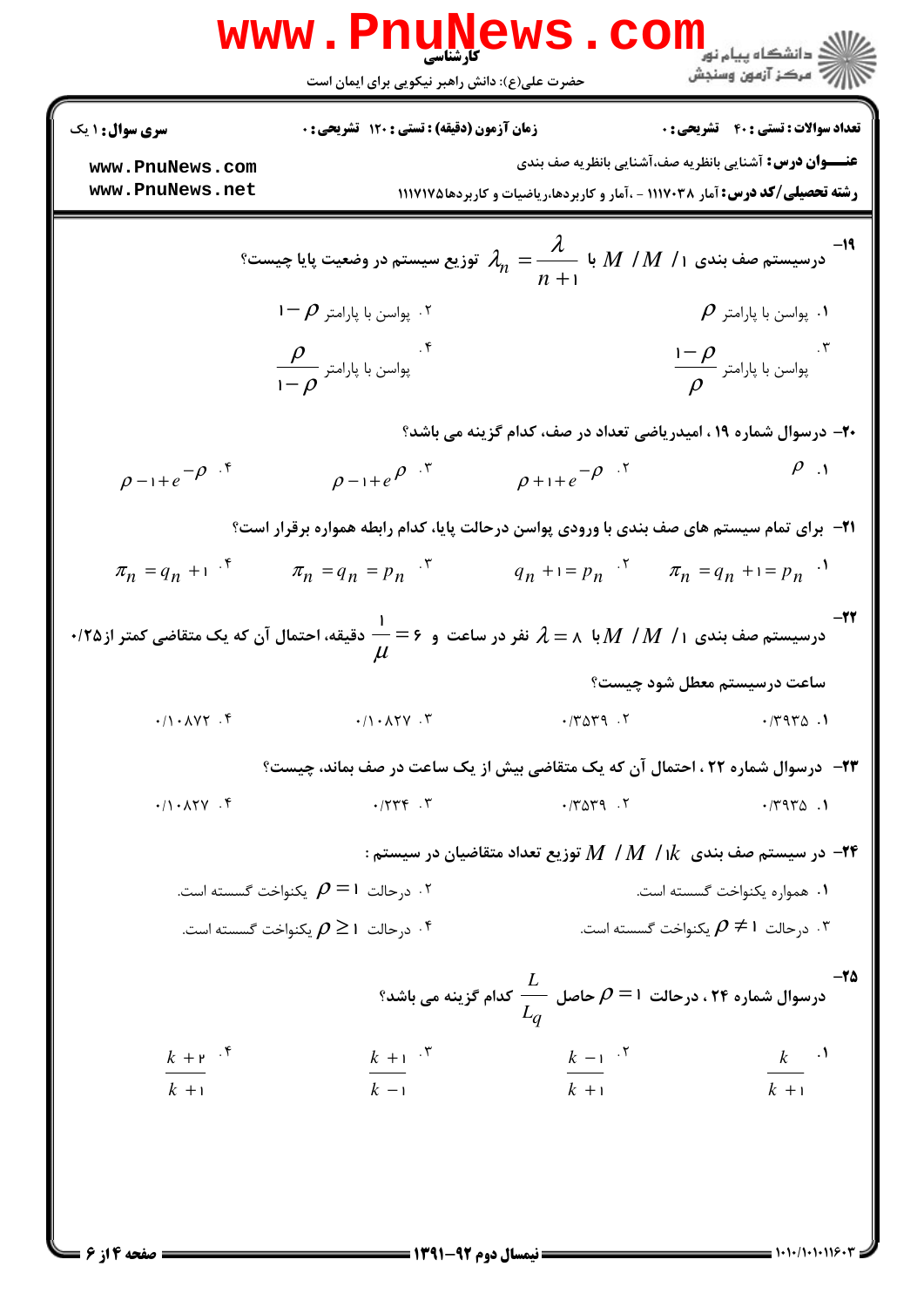|                                      | www.Pnunews.<br>حضرت علی(ع): دانش راهبر نیکویی برای ایمان است                                                  | CO                     | ران دانشگاه پيام نور<br>دانشگاه پيام نور <mark>کن</mark>                                                                               |
|--------------------------------------|----------------------------------------------------------------------------------------------------------------|------------------------|----------------------------------------------------------------------------------------------------------------------------------------|
| سری سوال: ۱ یک                       | زمان آزمون (دقیقه) : تستی : 120 تشریحی : 0                                                                     |                        | <b>تعداد سوالات : تستي : 40 قشريحي : 0</b>                                                                                             |
| www.PnuNews.com<br>www.PnuNews.net   |                                                                                                                |                        | <b>عنـــوان درس:</b> آشنایی بانظریه صف،آشنایی بانظریه صف بندی                                                                          |
|                                      |                                                                                                                |                        | <b>رشته تحصیلی/کد درس:</b> آمار ۱۱۱۷۰۳۸ - ،آمار و کاربردها،ریاضیات و کاربردها۱۱۷۱۷۵                                                    |
|                                      |                                                                                                                |                        | -۲۶ در سیستم صف بندی $M$ / $M$ / $M$ با $\rho=\frac{1}{\mathfrak{p}}$ مقدار $\rho_s$ کدام است $\rho$                                   |
| ۰۴ نمی توان حساب کرد.                |                                                                                                                |                        | $\frac{\omega}{\mu_1}$ . T $\frac{\omega}{\mu_1}$ . T $\frac{\omega}{\mu_1}$ . T $\frac{\omega}{\mu_1}$                                |
|                                      |                                                                                                                |                        |                                                                                                                                        |
|                                      | ۲۷- درسوال شماره ۲۶ ، احتمال آن که متقاضی ای ًمجبور شود در صف بماند، چقدر است؟                                 |                        |                                                                                                                                        |
| $\frac{10}{10}$ $\frac{1}{10}$       |                                                                                                                |                        | $\frac{1}{p_1}$ $\frac{1}{p_2}$ $\frac{1}{p_3}$ $\frac{1}{p_4}$ $\frac{1}{p_5}$ $\frac{1}{p_6}$ $\frac{1}{p_7}$ $\frac{1}{p_8}$        |
|                                      |                                                                                                                |                        |                                                                                                                                        |
|                                      |                                                                                                                |                        | ۲۸– درسوال شماره ۲۶ ، متوسط تعداد متقاضیان درصف برابرکدام گزینه است؟                                                                   |
| $\frac{y}{\mu}$ . $\frac{y}{\mu}$    | $\frac{10}{\mu}$ . T                                                                                           | $\frac{11}{\mu}$ . T   | $\frac{1}{PP}$ . $\frac{1}{P}$                                                                                                         |
|                                      |                                                                                                                |                        |                                                                                                                                        |
|                                      |                                                                                                                |                        | $^{\circ}$ درسیستم $^{\circ}$ / $^{\prime}$ // $^{\prime}$ ، کدام مورد درباره $^{\prime}$ و $^{\prime}$ درست می باشد $^{-\textsf{FT}}$ |
| $L_q = W = e^{-(\xi)}$               | $L_q = \frac{1}{\mu}, W = \frac{1}{\mu}$ $L_q = W = \frac{1}{\mu}$ $L_q = \frac{1}{\mu}$ $L_q = \frac{1}{\mu}$ |                        |                                                                                                                                        |
|                                      |                                                                                                                |                        | °س مدل با ۳ منشا ورودی و با ۱ $\mu=\mu=\mathfrak{e},$ مقدار $p_{\circ}$ کدام است $\mathfrak{e}$                                        |
| $195$ $^{5}$                         | $\frac{1}{15}$ $\frac{1}{15}$                                                                                  | $\frac{p_1}{15}$ . T   | $rac{1}{50}$ $\cdot$ <sup>1</sup>                                                                                                      |
| ۶۵                                   |                                                                                                                |                        |                                                                                                                                        |
|                                      |                                                                                                                |                        | ا - در سوال شماره ۳۰ ، مقدار $\rm L$ کدام است $\rm P$                                                                                  |
| 195.7                                | $\frac{1}{50}$ $\cdot$ $\cdot$ $\cdot$                                                                         | $\frac{p_1 p_2}{15}$ . | $\frac{1}{15}$                                                                                                                         |
| ۶۵                                   |                                                                                                                |                        |                                                                                                                                        |
|                                      |                                                                                                                |                        | چیست؟                                                                                                                                  |
| $Y \cdot Y$                          | 9.7                                                                                                            | $\Delta$ . ٢           | f.1                                                                                                                                    |
|                                      |                                                                                                                |                        | °C درسوال شماره ۳۲ ، مقدار $L_{q}$ چیست $\bullet$                                                                                      |
| $\frac{15}{V}$ $\cdot$ $\frac{5}{V}$ | $\frac{1 \mu}{\mu}$ .                                                                                          |                        | $\frac{15}{4}$                                                                                                                         |
|                                      |                                                                                                                | $\frac{15}{15}$ . T    |                                                                                                                                        |
|                                      |                                                                                                                |                        |                                                                                                                                        |
|                                      |                                                                                                                |                        |                                                                                                                                        |

صفحه 5 از 6 =